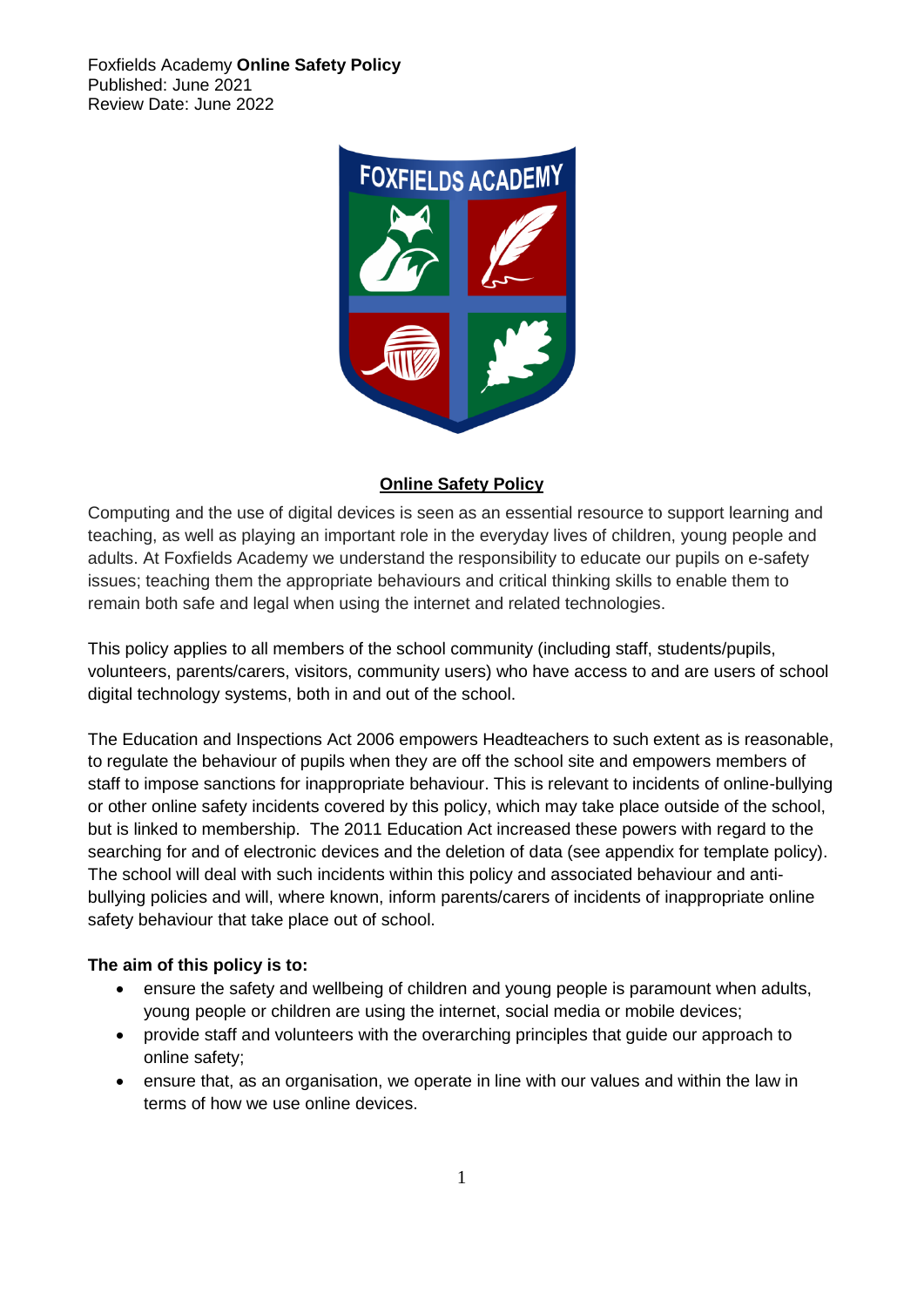The policy applies to all staff, volunteers, children and young people and anyone involved in Foxfield's activities.

The school will monitor the impact of the policy using:

- Logs of reported incidents;
- Monitoring logs of internet activity (including sites visited)/filtering;
- Internal monitoring data for network activity.

# **Roles and Responsibilities**

## **Governors**

Governors are responsible for the approval of the online safety policy and for reviewing the effectiveness of the policy. This will be carried out by the Governors receiving regular information about online safety incidents and monitoring reports. The named Safeguarding Governor will be responsible for overseeing the online safety procedures of the school. This will include:

- regular meetings with the Computing Subject Lead;
- regular monitoring of online safety incident logs;
- regular monitoring of filtering/change control logs;
- reporting to relevant Governors meeting.

## **Headteacher**

- The Headteacher has a duty of care for ensuring the safety (including online safety) of members of the school community;
- The Headteacher and Senior Leaders are responsible for ensuring that the Computing Lead and other relevant staff receive suitable training to enable them to carry out their online safety roles and to train other colleagues, as relevant;
- The Headteacher will work with ARK, who provide IT monitoring and filtering systems across the school's electronic devices and receive reports of any monitoring concerns.

# **Technical Support**

The school receive technical support from ARK who are responsible for implementing relevant filters to all electronic devices. They will ensure:

- That the school's technical infrastructure is secure and is not open to misuse or malicious attack;
- That the school meets required online safety technical requirements and any MAT online safety policy/guidance that may apply;
- That users may only access the networks and devices through a properly enforced password protection policy;
- The filtering policy is applied and updated on a regular basis and that its implementation is not the sole responsibility of any single person;
- That they keep up to date with online safety technical information in order to effectively carry out their online safety role and to inform and update others as relevant;
- That the use of the networks, internet and digital technologies are regularly monitored in order that any misuse or attempted misuse can be reported to the Headteacher for investigation and necessary action;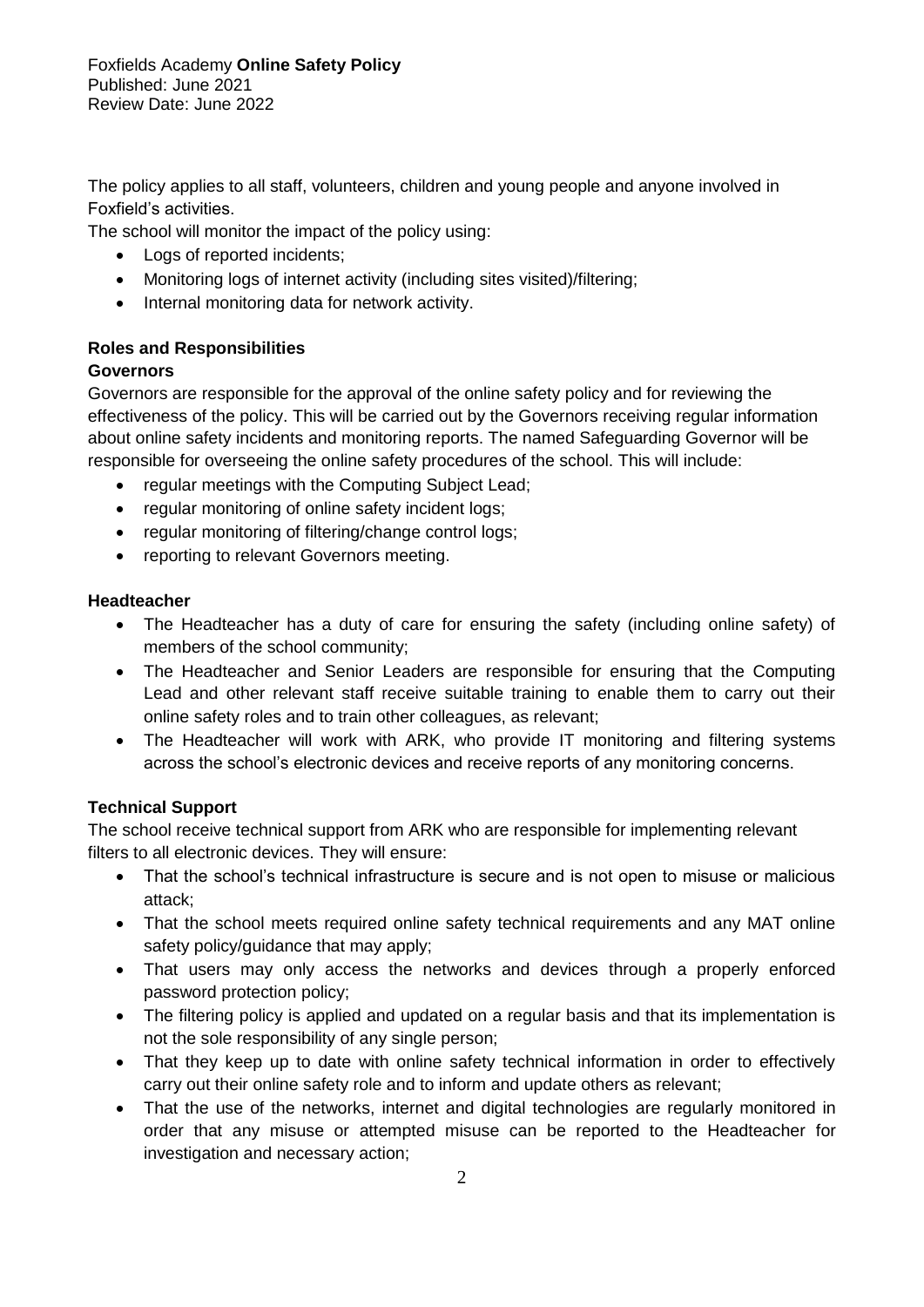• That monitoring systems are implemented and updated as agreed in policies.

#### **Teaching and support staff**

- have an up to date awareness of online safety matters and of the current school online safety policy and practices;
- they have read, understood the CIT Acceptable Use of the Internet policy;
- they report any suspected misuse or problem to the headteacher or designated safeguarding lead for investigation;
- online safety issues are embedded in all aspects of the curriculum and other activities;
- pupils understand and follow the Online Safety Policy;
- they monitor the use of digital technologies, mobile devices, cameras, etc. in lessons and other school activities (where allowed) and implement current policies with regard to these devices;
- in lessons where internet use is pre-planned pupils should be guided to sites checked as suitable for their use and that processes are in place for dealing with any unsuitable material that is found in internet searches and not blocked by the current filtering system;
- Report any inappropriate websites that are not blocked through the filtering system to ARK.

#### **Designated Safeguarding Lead**

Should be aware of the potential for serious child protection and safeguarding issues to arise from:

- sharing of personal data;
- access to illegal or inappropriate materials;
- inappropriate on-line contact with adults or strangers;
- potential or actual incidents of grooming;
- online-bullying.

#### **Pupils**

- are responsible for using the school digital technology systems in accordance school policies;
- need to understand the importance of reporting abuse, misuse or access to inappropriate materials and know how to do so;
- should understand the importance of adopting good online safety practice when using digital technologies out of school and realise that the school's online safety policy covers their actions out of school, if related to their membership of the school.

#### **Parents/Carers**

Parents/carers play a crucial role in ensuring that their children understand the need to use the internet and mobile devices in an appropriate way. The school will take every opportunity to help parents understand these issues through parents' meetings, newsletters, letters, website, social media and information about national and local online safety campaigns. Parents and carers will be encouraged to support the school in promoting good online safety practice.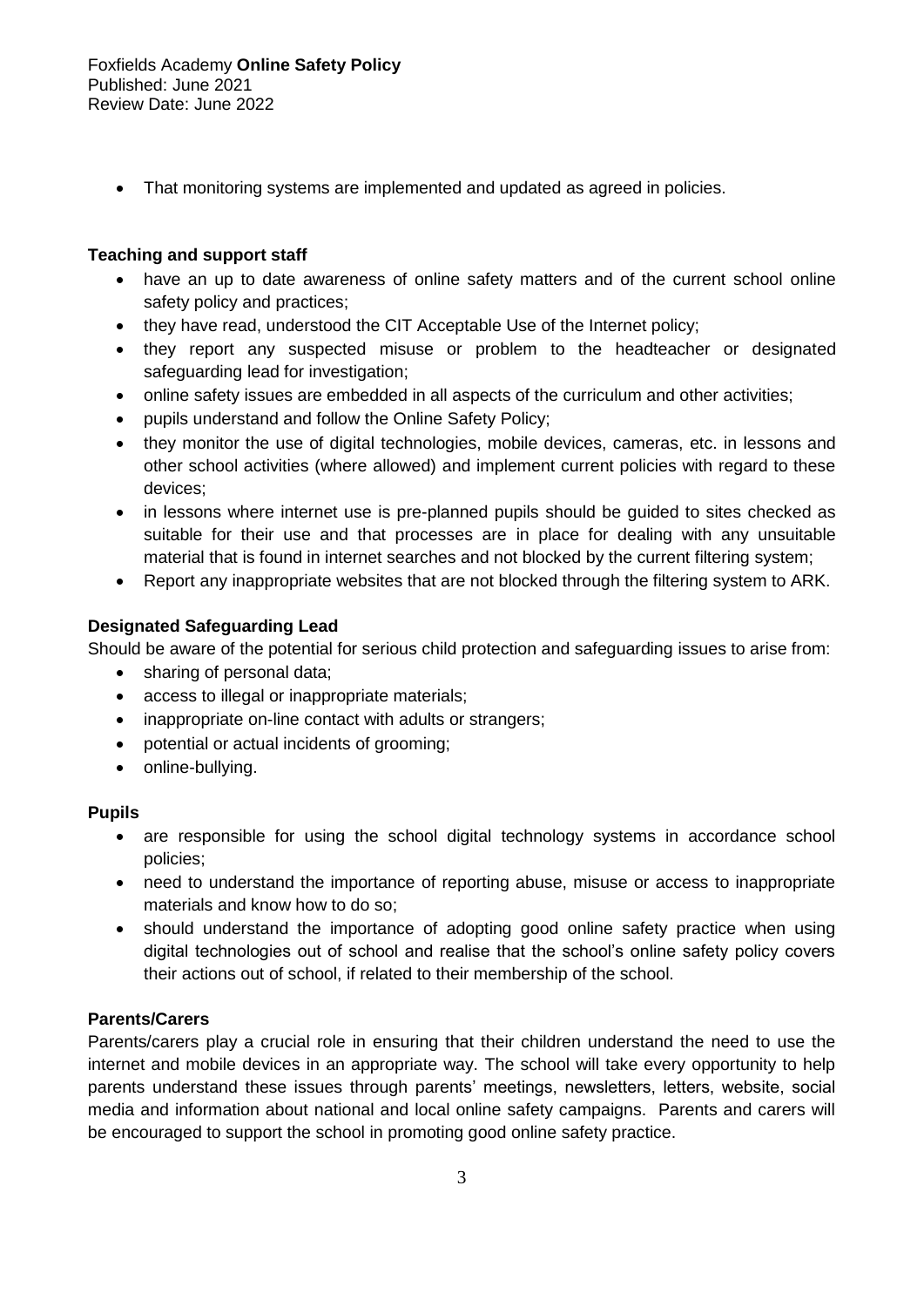### **If online abuse occurs, we will respond to it by:**

- having clear and robust safeguarding procedures in place for responding to abuse (including online abuse);
- providing support and training for all staff and volunteers on dealing with all forms of abuse, including bullying/cyberbullying, emotional abuse, sexting, sexual abuse and sexual exploitation;
- making sure our response takes the needs of the person experiencing abuse, any bystanders and our organisation as a whole into account;
- reviewing the plan developed to address online abuse at regular intervals, in order to ensure that any problems have been resolved in the long term.

# **E-Safety Education**

## **Pupils**

Whilst regulation and technical solutions are very important, pupils use must be balanced by educating pupils to take a responsible approach. The education of pupils in online safety is therefore an essential part of the school's online safety provision. Children and young people need the help and support of the school to recognise and avoid online safety risks and build their resilience.

Online safety is incorporated in all areas of the curriculum and staff should reinforce online safety messages across the curriculum. The online safety curriculum will be provided in the following ways:

- A planned online safety curriculum is provided as part of Computing, and PSHE;
- Key online safety messages are reinforced as part of a planned programme of assemblies and pastoral activities;
- Pupils should be taught in all lessons to be critically aware of the content they access online and be guided to validate the accuracy of information;
- Pupils should be supported in building resilience to radicalisation by providing a safe environment for debating controversial issues and helping them to understand how they can influence and participate in decision-making;
- Pupils should be encouraged to understand the need to adopt safe and responsible use of the internet both within and outside school;
- Staff should act as good role models in their use of digital technologies, the internet and mobile devices;
- In lessons where internet use is pre-planned, it is best practice that pupils should be quided to sites checked as suitable for their use and that processes are in place for dealing with any unsuitable material that is found in internet searches;
- Where pupils are allowed to freely search the internet, staff should be vigilant in monitoring the content of the websites the young people visit;

# **Parents/Carers**

Parents and carers play an essential role in the education of their children and in the monitoring and regulation of the children's online behaviours. Parents may underestimate how often children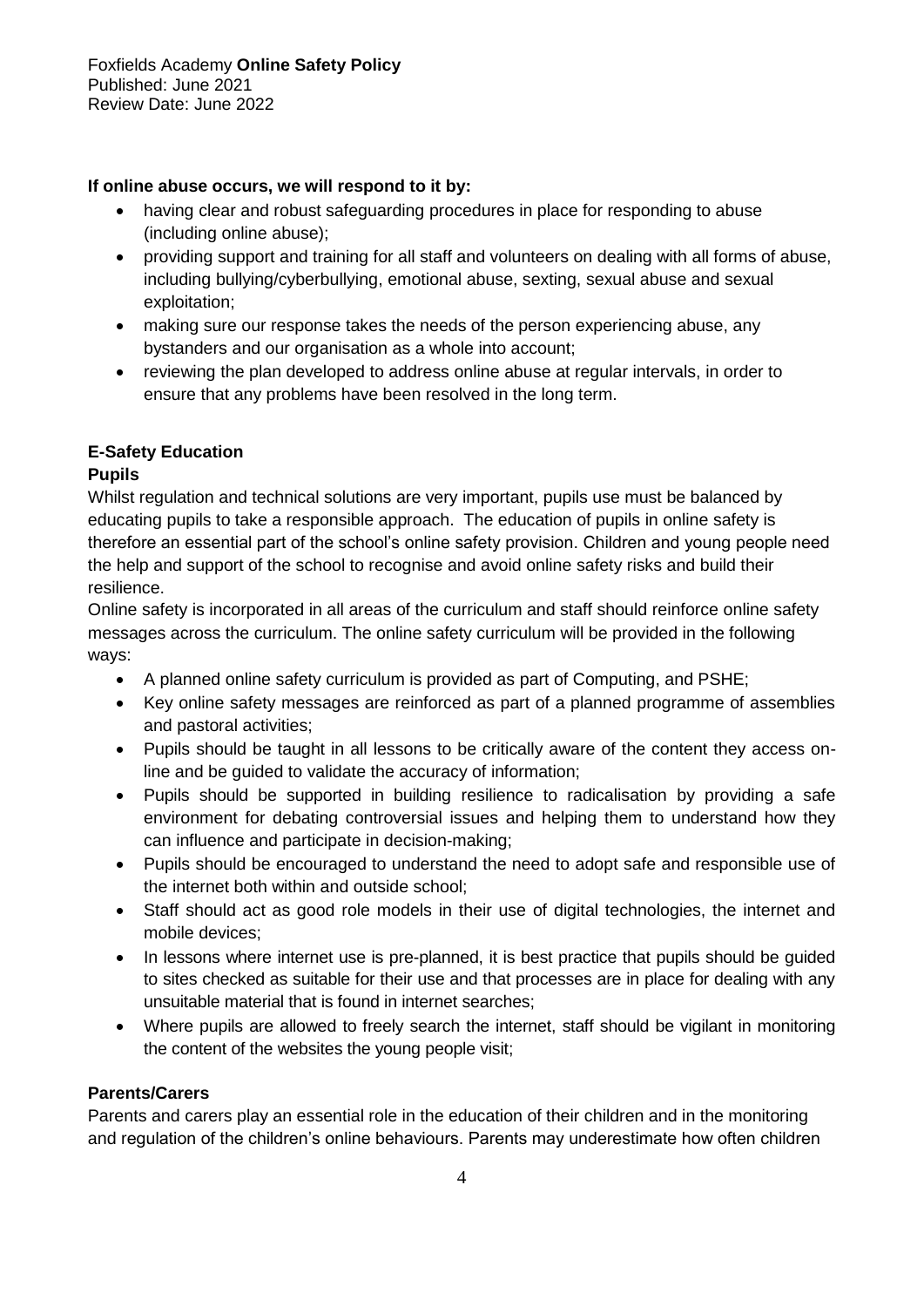and young people come across potentially harmful and inappropriate material on the internet and may be unsure about how to respond.

The school will therefore seek to provide information and awareness to parents and carers through:

- Curriculum activities;
- Letters, newsletters, web site;
- Parents/carers evenings/sessions;
- High profile campaigns e.g. Safer Internet Day;
- Reference to the relevant web sites/publications. See appendix 1 for more information.

#### **Staff**

It is essential that all staff receive online safety training and understand their responsibilities, as outlined in this policy. Training will be offered as follows:

- A planned programme of formal online safety training will be made available to staff. This will be regularly updated and reinforced;
- All new staff should receive online safety training as part of their induction programme, ensuring that they fully understand the school online safety policy and acceptable use agreements;
- This online safety policy and its updates will be presented to and discussed by staff in staff/team meetings/training sessions.

# **Cyber-bullying**

Cyber-bullying can be defined as the use of Information and Communications Technology (ICT), particularly mobile phones and the internet, deliberately to upset someone else. It can be an extension of face-to-face bullying, with technology providing the bully with another route to harass their target. However, it differs in several significant ways from other kinds of bullying: the invasion of home and personal space; the difficulty in controlling electronically circulated messages; the size of the audience; perceived anonymity; and even the profile of the person doing the bullying and their target.

Cyber-bulling can have a serious effect on pupils both in and outside school. The methods and the audience are broader than traditional bullying and the perceived anonymity can make escalation and un-intended involvement an increased risk. Foxfields Academy has a range of strategies and policies to prevent online bullying, outlined in various sections of this Policy. These include:

- No access to public chat-rooms, Instant Messaging services and bulletin boards;
- Pupils are taught how to use the Internet safely and responsibly, and are given access to guidance and support resources from a variety of sources;
- Pupils are encouraged to discuss any concerns or worries they have about online bullying and harassment with staff, who have a range of materials available to support pupils and their families;
- Pupils are informed on how to report cyber bullying both directly within the platform they are on, and to school;

• Complaints of cyber bullying are dealt with in accordance with our Anti-bullying Policy;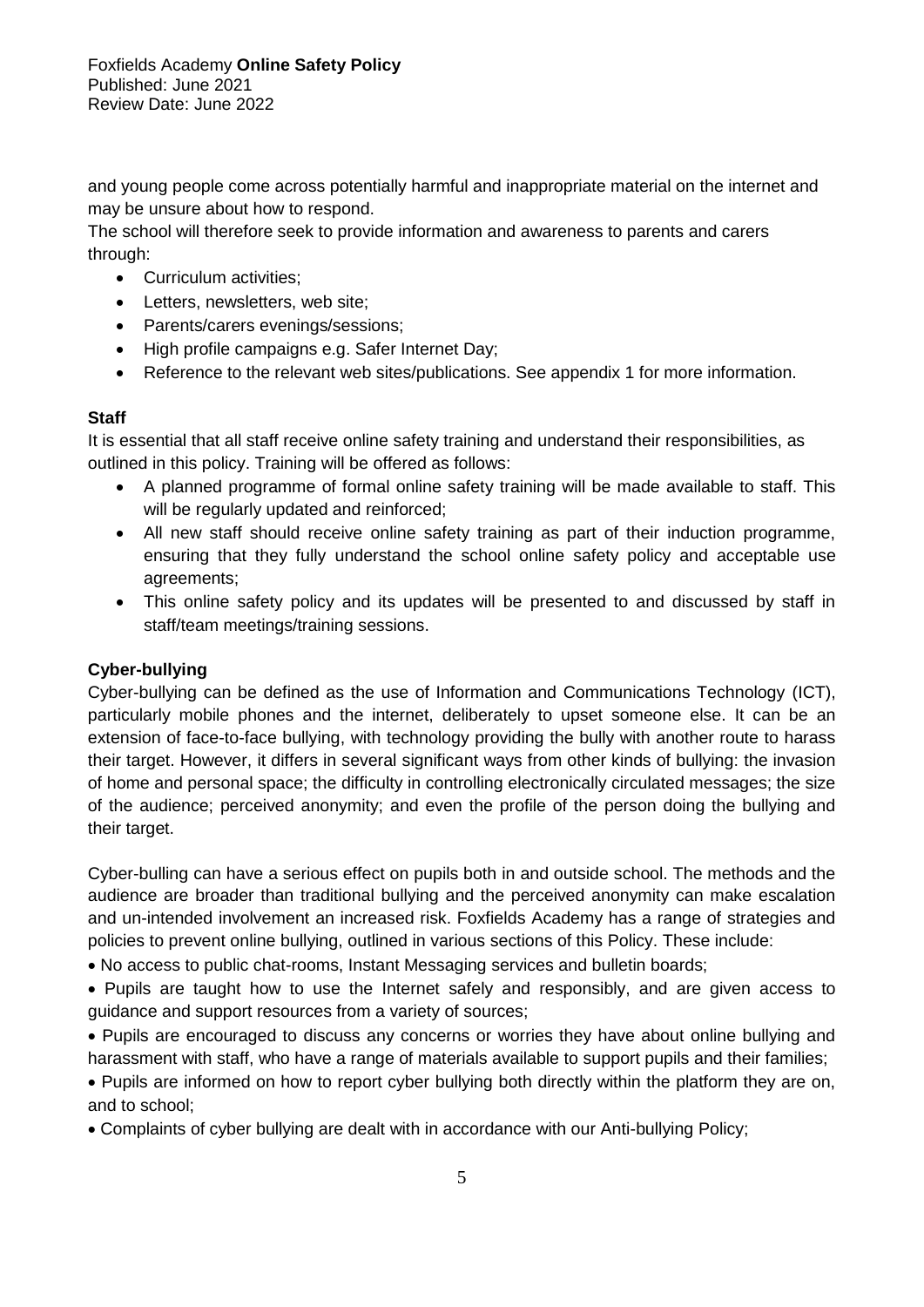• Complaints related to child protection are dealt with in accordance with school child protection procedures.

#### **Grooming**

Grooming is a word used to describe how people who want to co-opt or potentially harm children and young people get close to them, and often their families, and gain their trust. Online grooming may occur by people forming relationships with children and pretending to be their friend. They do this by finding out information and seeking to establish false trust. The school has measures in place to educate and protect pupils against this risk. These include:

• No access to public chat-rooms, Instant Messaging services and bulletin boards. No mobile phones;

• All online access and pupil generated content in school is monitored and password protected;

• Pupils are taught how to behave responsibly on line and the 'golden rules' in protecting personal information;

• Pupils, staff, parents and governors are provided with appropriately targeted training on risks and solutions to keep safe on line.

#### **Cyber Crime**

Cybercrime is an umbrella term used to describe two closely linked, but distinct ranges of criminal activity. These are defined as:

- **Cyber-dependent crimes** Crimes that can be committed only through the use of Information and Communications Technology ('ICT') devices, where the devices are both the tool for committing the crime, and the target of the crime. For example: developing and propagating malware for financial gain, hacking to steal, damage, distort or destroy data and/or network or activity.
- **Cyber-enabled crimes** Traditional crime that is enhanced in scale or reach by use of technology. For example: cyberbullying, online fraud, online grooming, malicious communications.

#### **Computer Misuse Act 1990**

This Act makes it an offence to:

- Erase or amend data or programs without authority;
- Obtain unauthorised access to a computer;
- "Eavesdrop" on a computer;
- Make unauthorised use of computer time or facilities;
- Maliciously corrupt or erase data or programs;
- Deny access to authorised users.

If a pupil or staff member comprises the school's network, or commits a Computer Misuse Act offence against the school or anyone inside the school using high level computer skills a referral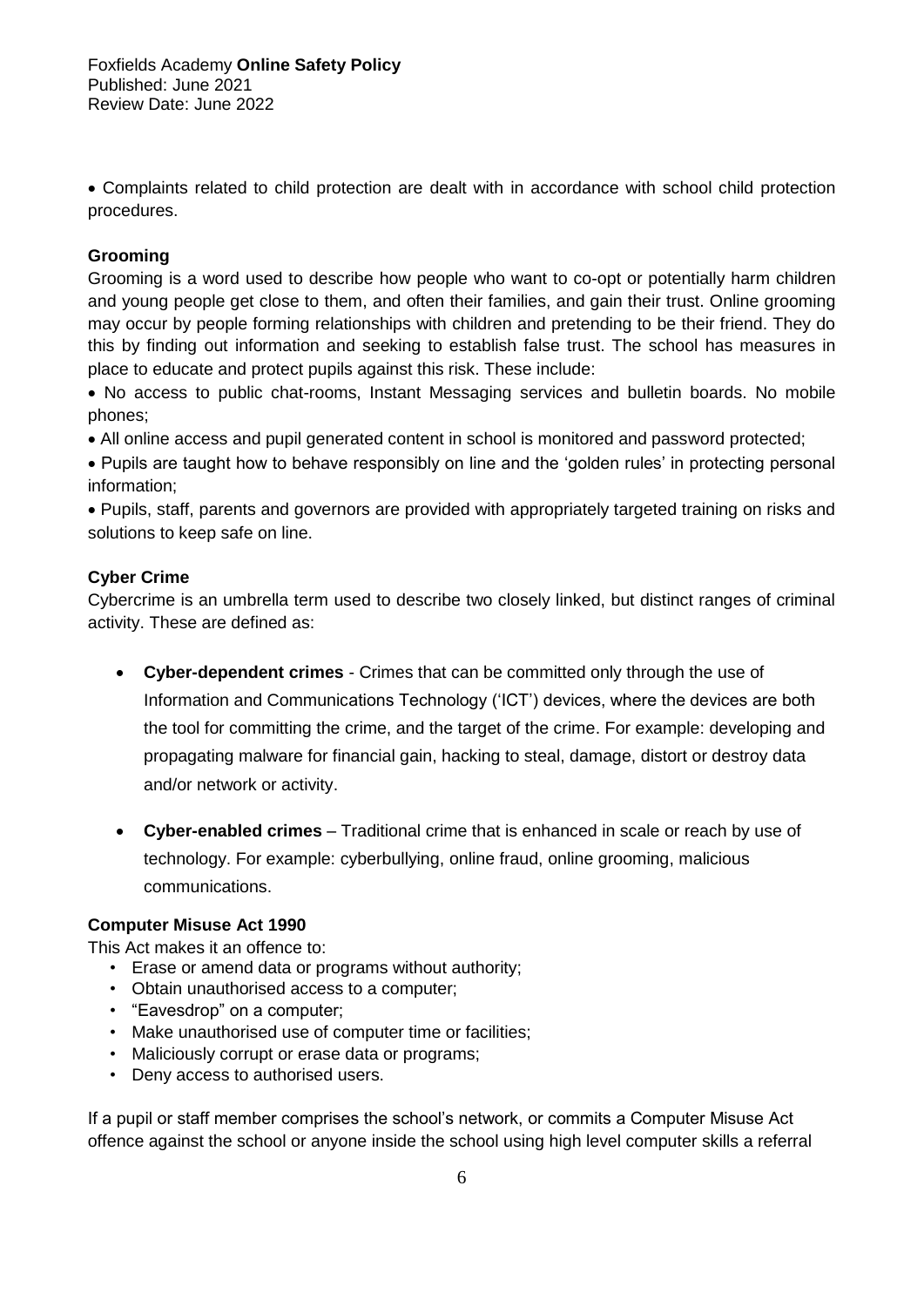will be made to the East Midlands Special Operations Unit Cyber Prevent Team. See [www.cyber4schools.net](http://www.cyber4schools.net/) for more information.

#### **Technical – Infrastructure and equipment filtering and motoring**

The school will be responsible for ensuring that the school infrastructure and network is as safe and secure as is reasonably possible and that policies and procedures approved within this policy are implemented. It will also need to ensure that the relevant people named in the above sections will be effective in carrying out their online safety responsibilities:

- *•* School technical systems will be managed in ways that ensure that the school meets recommended technical requirements;
- *•* There will be regular reviews and audits of the safety and security of school technical systems;
- *•* Servers, wireless systems and cabling must be securely located and physical access restricted;
- *•* All users will have clearly defined access rights to school technical systems and devices;
- *•* All users will be provided with a username and secure password*.* Users are responsible for the security of their username and password;
- *•* Internet access is filtered for all users. Illegal content (child sexual abuse images) is filtered by the broadband or filtering provider. Content lists are regularly updated and internet use is logged and regularly monitored;
- *•* Internet filtering and monitoring should ensure that children are safe from terrorist and extremist material when accessing the internet;
- *•* The school has provided differentiated user-level filtering;
- *•* Appropriate security measures are in place to protect the servers, firewalls, routers, wireless systems, work stations, mobile devices, etc. from accidental or malicious attempts which might threaten the security of the school systems and data.
- *•* An agreed policy is in place regarding the extent of personal use that users (staff/students/pupils) and their family members are allowed on school devices that may be used out of school;

#### **Use of digital and video images**

The development of digital imaging technologies has created significant benefits to learning, allowing staff and pupils instant use of images that they have recorded themselves or downloaded from the internet. However, staff, parents/carers and pupils need to be aware of the risks associated with publishing digital images on the internet. Such images may provide avenues for online-bullying to take place. Digital images may remain available on the internet forever and may cause harm or embarrassment to individuals in the short or longer term. The school will inform and educate users about these risks and will implement policies to reduce the likelihood of the potential for harm:

• When using digital images, staff should inform and educate pupils about the risks associated with the taking, use, sharing, publication and distribution of images. In particular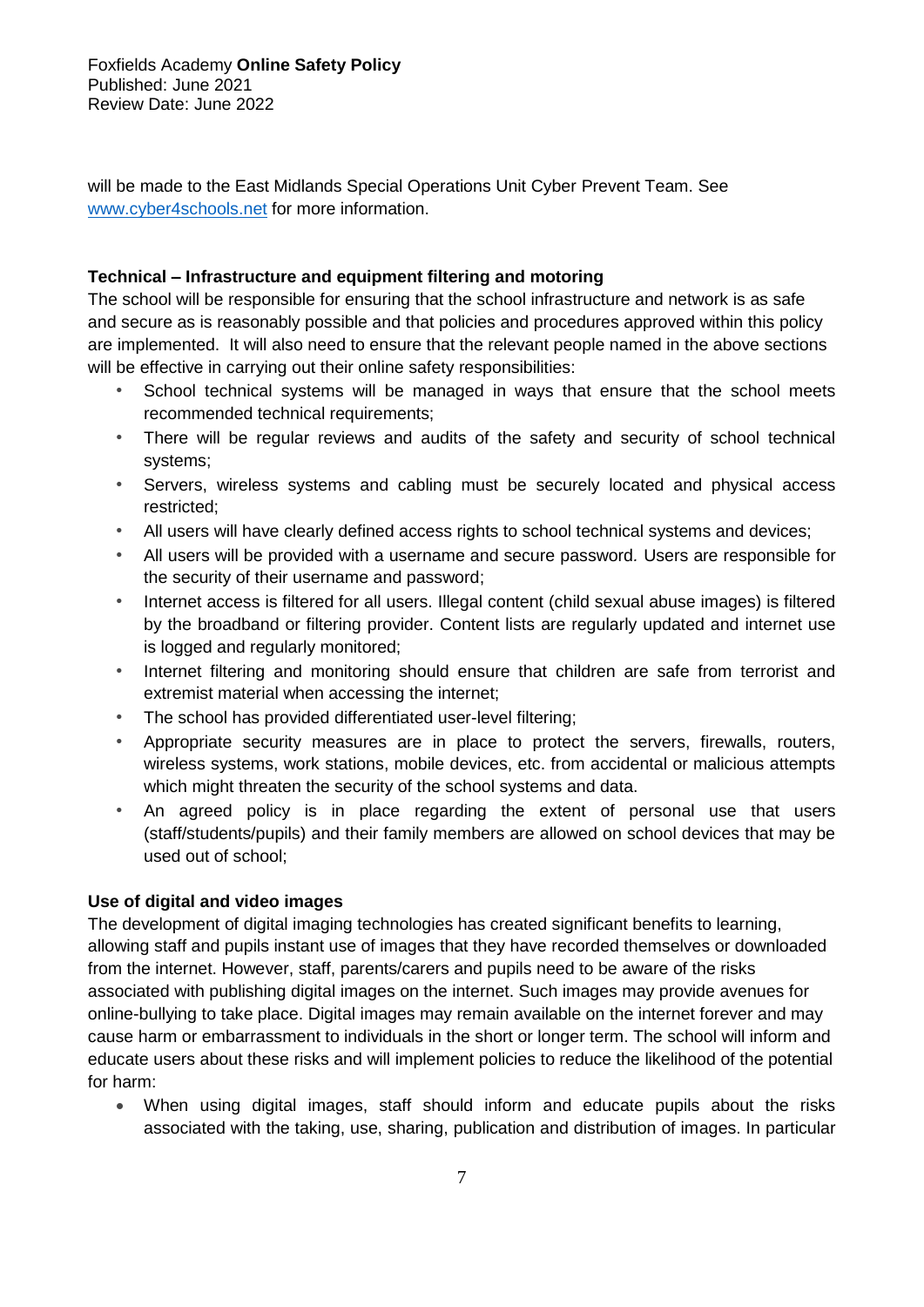they should recognise the risks attached to publishing their own images on the internet e.g. on social networking sites;

- Written permission from parents or carers will be obtained before photographs of pupils are published on the school website/social media/local press;
- Staff are allowed to take digital/video images to support educational aims, but must follow school policies concerning the sharing, distribution and publication of those images. Those images should only be taken on school equipment; the personal equipment of staff should not be used for such purposes;
- Care should be taken when taking digital and video images that pupils are appropriately dressed and are not participating in activities that might bring the individuals or the school into disrepute;
- Pupils must not take, use, share, publish or distribute images of others without their permission;
- Photographs published on the website, or elsewhere that include pupils will be selected carefully and will comply with good practice guidance on the use of such images;
- Pupils' photographs will not be taken without the consent of the pupil.

# **Data Protection**

Personal data will be recorded, processed, transferred and made available according to the current data protection legislation. See CIT Data Protection policy for more information.

Staff must ensure that they:

- at all times take care to ensure the safe keeping of personal data, minimising the risk of its loss or misuse;
- can recognise a possible breach, understand the need for urgency and know who to report it to within the school;
- can help data subjects understands their rights and know how to handle a request whether verbal or written. Know who to pass it to in the school;
- will not transfer any school/academy personal data to personal devices except as in line with school policy;
- access personal data sources and records only on secure password protected computers and other devices, ensuring that they are properly "logged-off" at the end of any session in which they are using personal data.

# **Communications**

A wide range of rapidly developing communications technologies has the potential to enhance learning. When using communication technologies, the school/academy considers the following as good practice:

- The official school email service may be regarded as safe and secure and is monitored. Users should be aware that email communications are monitored;
- Users must immediately report, to the nominated person in accordance with the school policy, the receipt of any communication that makes them feel uncomfortable, is offensive,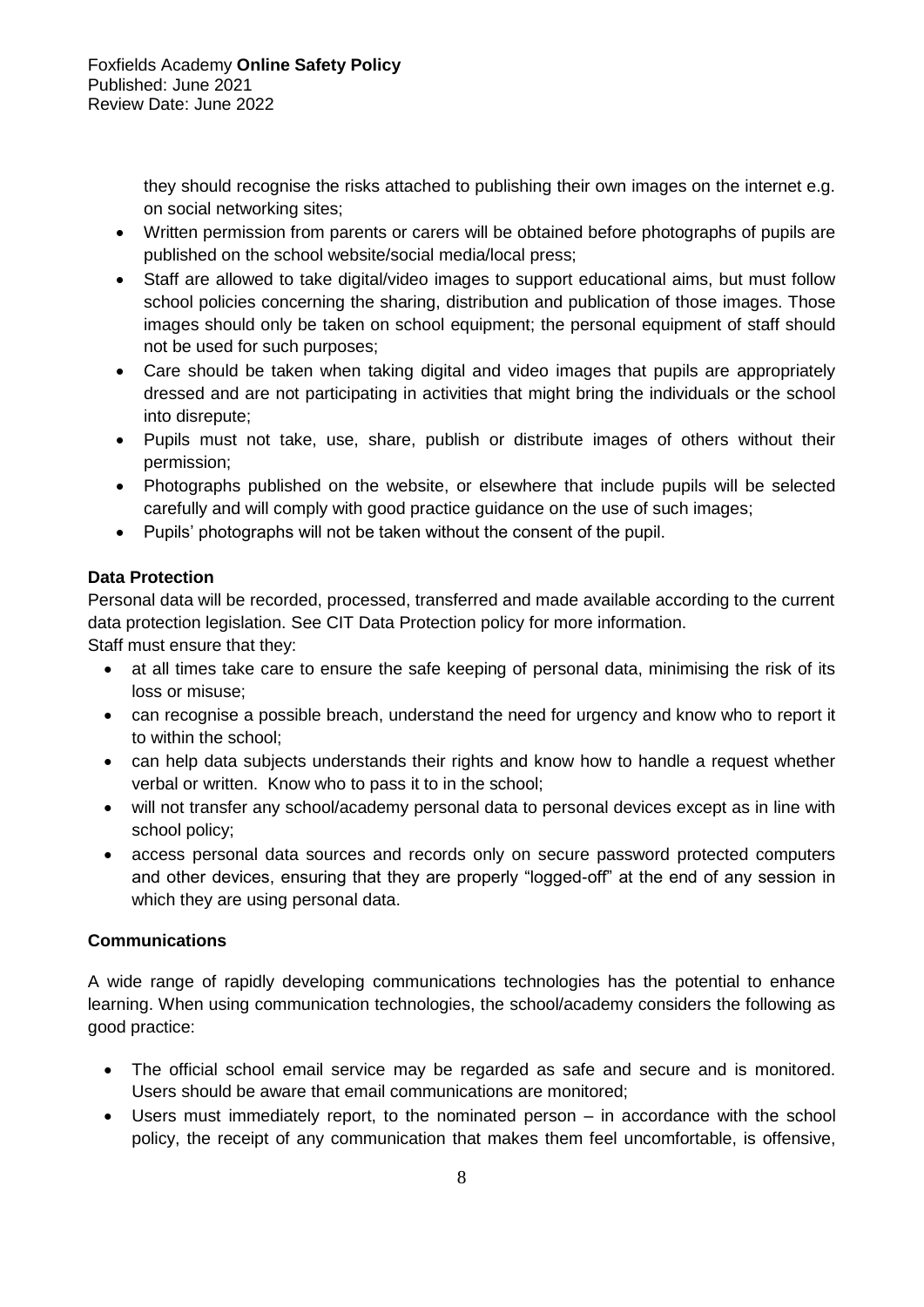discriminatory, threatening or bullying in nature and must not respond to any such communication;

- Pupils should be taught about online safety issues, such as the risks attached to the sharing of personal details. They should also be taught strategies to deal with inappropriate communications and be reminded of the need to communicate appropriately when using digital technologies;
- Personal information should not be posted on the school website and only official email addresses should be used to identify members of staff.

# **Other Policies**

This policy complements and supports a range of other policies, for instance:

- Child Protection policy
- Behaviour policy
- Anti-bullying policy
- CIT Acceptable Use of Internet policy
- CIT Code of Conduct
- CIT Data Protection Policy
- CIT Mobile Device Policy
- CIT Photography Social Media policy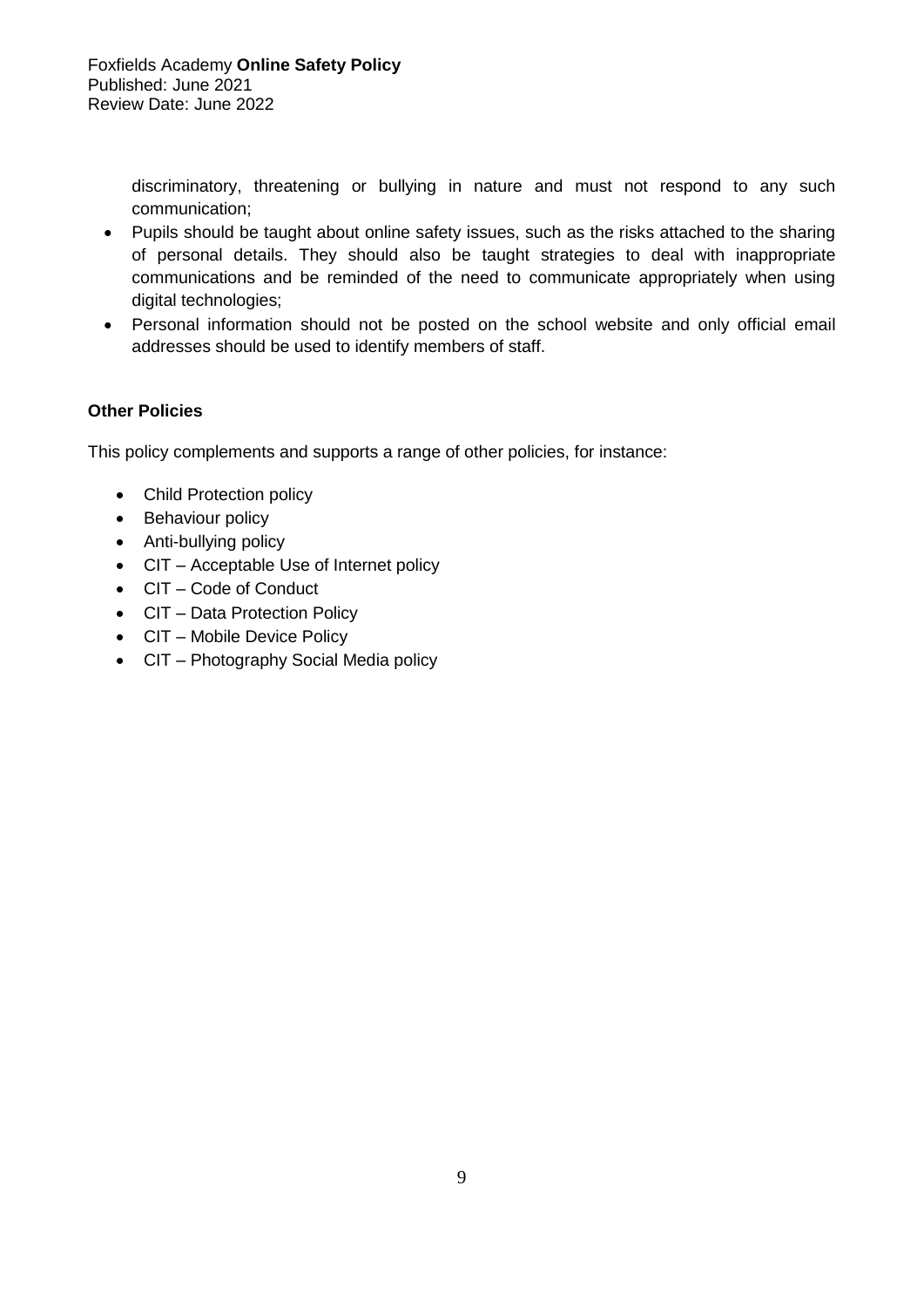# **Appendix 1**

#### **Links to other organisations or documents**

The following links may help those who are developing or reviewing a school online safety policy and creating their online safety provision: Safer Internet Centre – <https://www.saferinternet.org.uk/> South West Grid for Learning - [https://swgfl.org.uk/products-services/online-safety/](http://www.swgfl.org.uk/) Childnet – <http://www.childnet-int.org/> Professionals Online Safety Helpline - <http://www.saferinternet.org.uk/about/helpline> Revenge Porn Helpline - https://revengepornhelpline.org.uk/ Internet Watch Foundation - <https://www.iwf.org.uk/> Report Harmful Content - <https://reportharmfulcontent.com/> CEOP CEOP - <http://ceop.police.uk/> [ThinkUKnow](http://www.thinkuknow.co.uk/) - <https://www.thinkuknow.co.uk/> **Others** LGfL – [Online Safety Resources](https://www.lgfl.net/online-safety/resource-centre?a=3) Kent – [Online Safety Resources page](http://www.kelsi.org.uk/child-protection-and-safeguarding/e-safety/e-safety-classroom-materials) INSAFE/Better Internet for Kids - <https://www.betterinternetforkids.eu/> UK Council for Internet Safety (UKCIS) - [https://www.gov.uk/government/organisations/uk-council](https://www.gov.uk/government/organisations/uk-council-for-internet-safety)[for-internet-safety](https://www.gov.uk/government/organisations/uk-council-for-internet-safety) Netsmartz - <http://www.netsmartz.org/> Bullying/Online-bullying/Sexting/Sexual Harassment Enable – European Anti Bullying programme and resources (UK coordination/participation through SWGfL & Diana Awards) - <http://enable.eun.org/> SELMA – Hacking Hate - [https://selma.swgfl.co.uk](https://selma.swgfl.co.uk/) DfE - Cyberbullying guidance [https://www.gov.uk/government/uploads/system/uploads/attachment\\_data/file/374850/Cyberbullyin](https://www.gov.uk/government/uploads/system/uploads/attachment_data/file/374850/Cyberbullying_Advice_for_Headteachers_and_School_Staff_121114.pdf) [g\\_Advice\\_for\\_Headteachers\\_and\\_School\\_Staff\\_121114.pdf](https://www.gov.uk/government/uploads/system/uploads/attachment_data/file/374850/Cyberbullying_Advice_for_Headteachers_and_School_Staff_121114.pdf) Childnet – Cyberbullying guidance and practical PSHE toolkit: <http://www.childnet.com/our-projects/cyberbullying-guidance-and-practical-toolkit> Childnet – Project deSHAME – [Online Sexual Harrassment](http://www.childnet.com/our-projects/project-deshame) UKSIC – [Sexting Resources](https://www.saferinternet.org.uk/advice-centre/teachers-and-professionals/teaching-resources/sexting-resources) Anti-Bullying Network – <http://www.antibullying.net/cyberbullying1.htm> Ditch the Label – [Online Bullying Charity](https://www.ditchthelabel.org/) Diana Award – [Anti-Bullying Campaign](http://www.antibullyingpro.com/) Social Networking Digizen – [Social Networking](http://digizen.org/socialnetworking/) UKSIC - [Safety Features on Social Networks](http://www.saferinternet.org.uk/advice-and-resources/teachers-and-professionals/safety-features)